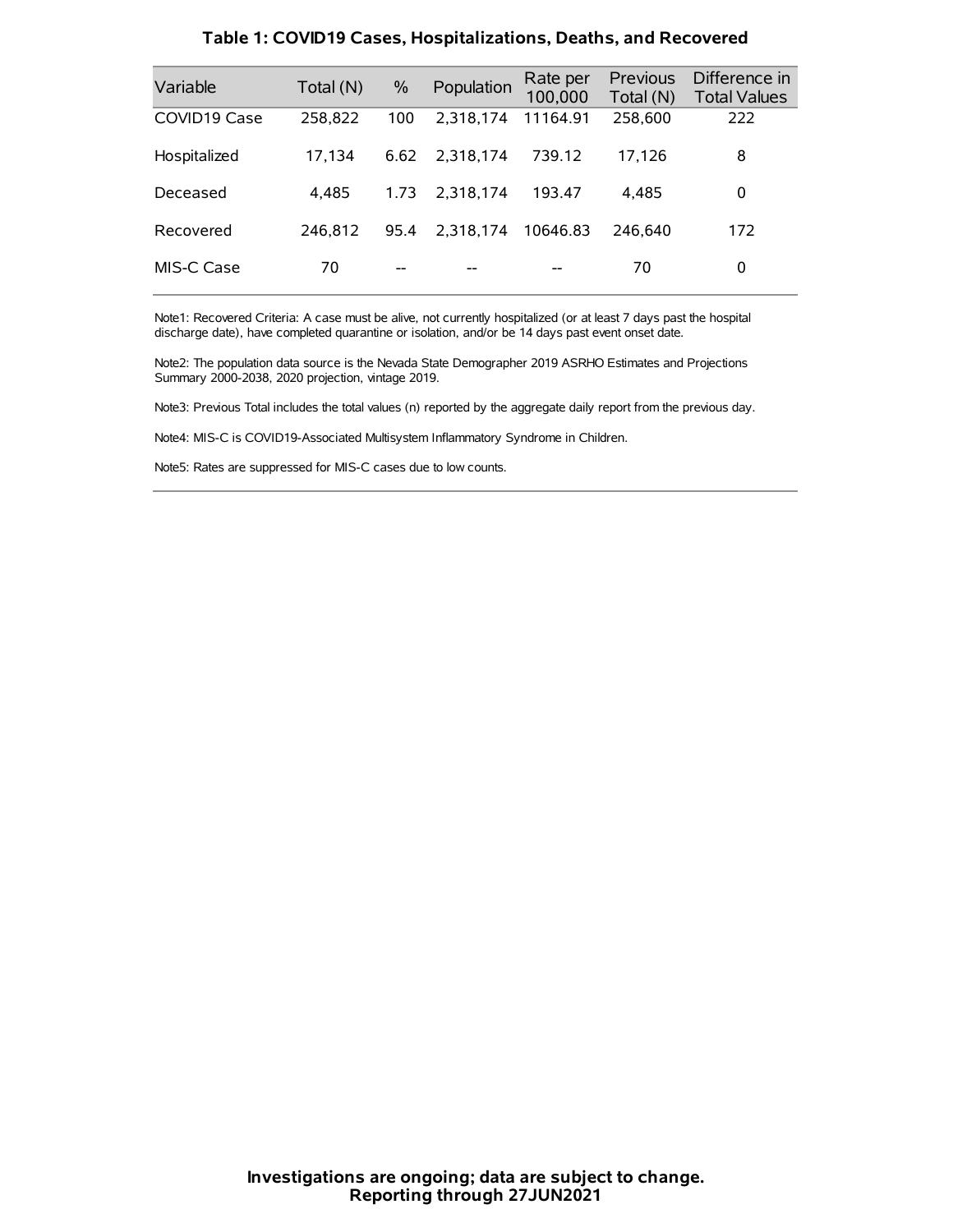## **Table 2: COVID19 Cases**

| Variable                     | Outcome                           | N      | $\%$ | Population | Rate per<br>100,000 |
|------------------------------|-----------------------------------|--------|------|------------|---------------------|
| Age Categories               | Aged 4 or less                    | 5340   | 2.06 | 149,165    | 3579.9              |
|                              | Aged 5 to 17                      | 24946  | 9.64 | 406,595    | 6135.3              |
|                              | Aged 18 to 24                     | 32388  | 12.5 | 216,762    | 14942               |
|                              | Aged 25 to 49                     | 118593 | 45.8 | 803,732    | 14755               |
|                              | Aged 50 to 64                     | 50016  | 19.3 | 423,461    | 11811               |
|                              | Aged 64+                          | 27448  | 10.6 | 318,459    | 8619.0              |
|                              | Unknown                           | 91     | 0.04 |            |                     |
| <b>Birth Sex</b>             | Female                            | 132456 | 51.2 | 1,160,285  | 11416               |
|                              | Male                              | 124209 | 48.0 | 1,157,889  | 10727               |
|                              | Unknown                           | 2157   | 0.83 |            |                     |
| Race/Ethnicity               | Hispanic                          | 84319  | 32.6 | 763,053    | 11050               |
|                              | White                             | 65058  | 25.1 | 1,006,929  | 6461.0              |
|                              | <b>Black</b>                      | 20234  | 7.82 | 262,671    | 7703.2              |
|                              | Asian or Pacific Islander         | 19618  | 7.58 | 270,209    | 7260.3              |
|                              | American Indian, Eskimo, or Aleut | 390    | 0.15 | 15,311     | 2547.1              |
|                              | Other                             | 18208  | 7.03 |            |                     |
|                              | Unknown                           | 50995  | 19.7 |            |                     |
| Underlying Medical Condition | <b>Yes</b>                        | 51285  | 19.8 |            |                     |
|                              | No/Unknown                        | 207537 | 80.2 |            |                     |

Note1: Breakdown of Race is exlusively non-Hispanic.

Note2: Underlying Medical Condition is any identified health condition.

Note3: The population data source is the Nevada State Demographer 2019 ASRHO Estimates and Projections Summary 2000-2038, 2020 projection, vintage 2019.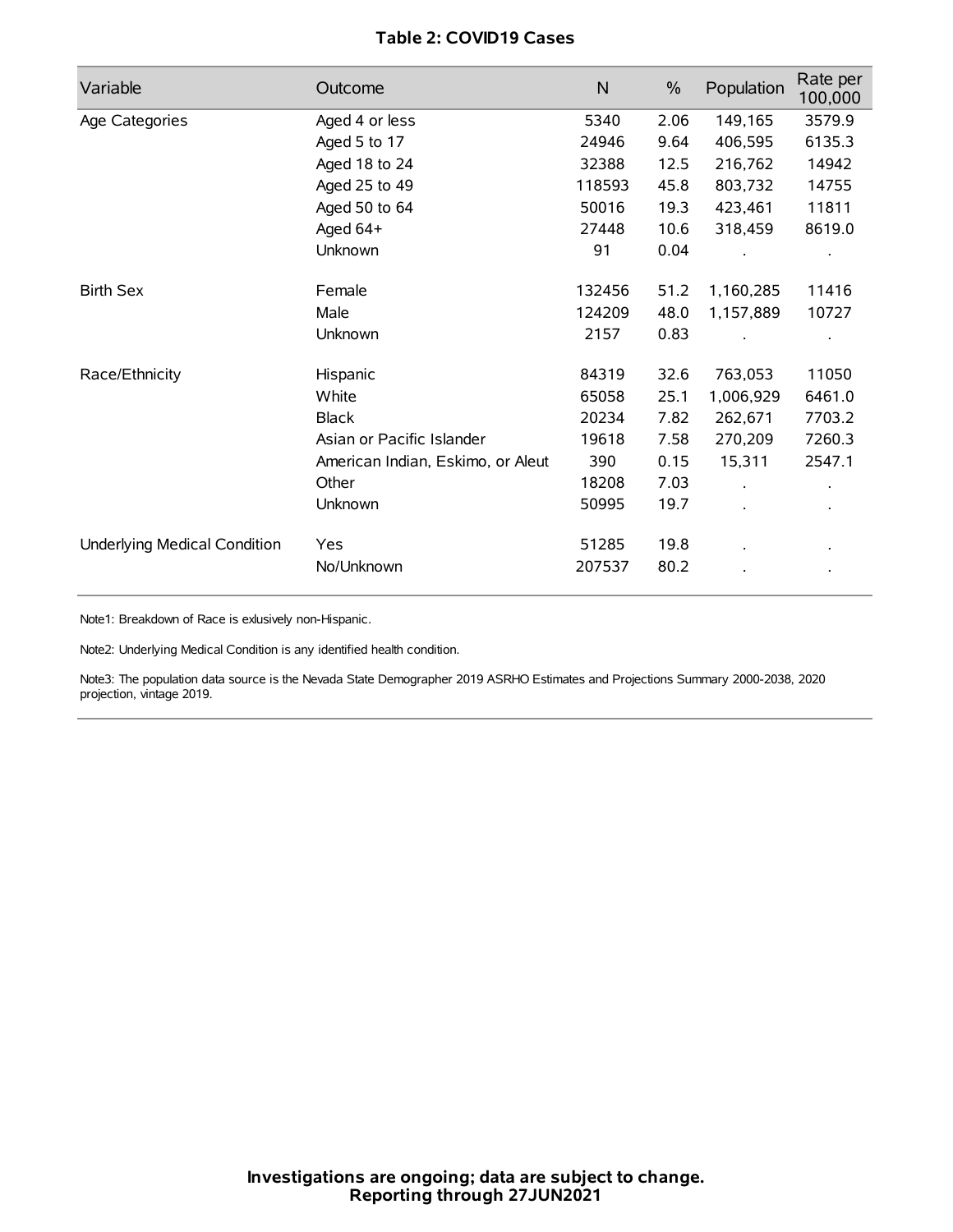| Variable         | Outcome                           | N    | $\%$ | Population | Rate per<br>100,000 |
|------------------|-----------------------------------|------|------|------------|---------------------|
| Age Categories   | Aged 4 or less                    | 116  | 0.7  | 149,165    | 77.77               |
|                  | Aged 5 to 17                      | 199  | 1.2  | 406,595    | 48.94               |
|                  | Aged 18 to 24                     | 367  | 2.1  | 216,762    | 169.31              |
|                  | Aged 25 to 49                     | 4055 | 23.7 | 803,732    | 504.52              |
|                  | Aged 50 to 64                     | 4800 | 28.0 | 423,461    | 1133.5              |
|                  | Aged 64+                          | 7595 | 44.3 | 318,459    | 2384.9              |
|                  | Unknown                           | 2    | 0.0  |            |                     |
| <b>Birth Sex</b> | Female                            | 7570 | 44.2 | 1,160,285  | 652.43              |
|                  | Male                              | 9538 | 55.7 | 1,157,889  | 823.74              |
|                  | Unknown                           | 26   | 0.2  |            |                     |
| Race/Ethnicity   | Hispanic                          | 5123 | 29.9 | 763,053    | 671.38              |
|                  | White                             | 5999 | 35.0 | 1,006,929  | 595.77              |
|                  | <b>Black</b>                      | 2252 | 13.1 | 262,671    | 857.35              |
|                  | Asian or Pacific Islander         | 1915 | 11.2 | 270,209    | 708.71              |
|                  | American Indian, Eskimo, or Aleut | 32   | 0.2  | 15,311     | 208.99              |
|                  | Other                             | 655  | 3.8  |            |                     |
|                  | Unknown                           | 1158 | 6.8  |            |                     |

## **Table 3: COVID19 Hospitalizations - General Characteristics**

Note1: Breakdown of Race is exlusively non-Hispanic.

Note2: The population data source is the Nevada State Demographer 2019 ASRHO Estimates and Projections Summary 2000-2038, 2020 projection, vintage 2019.

Note3: Rates for categories with fewer than 12 cases are suppressed due to high relative standard error.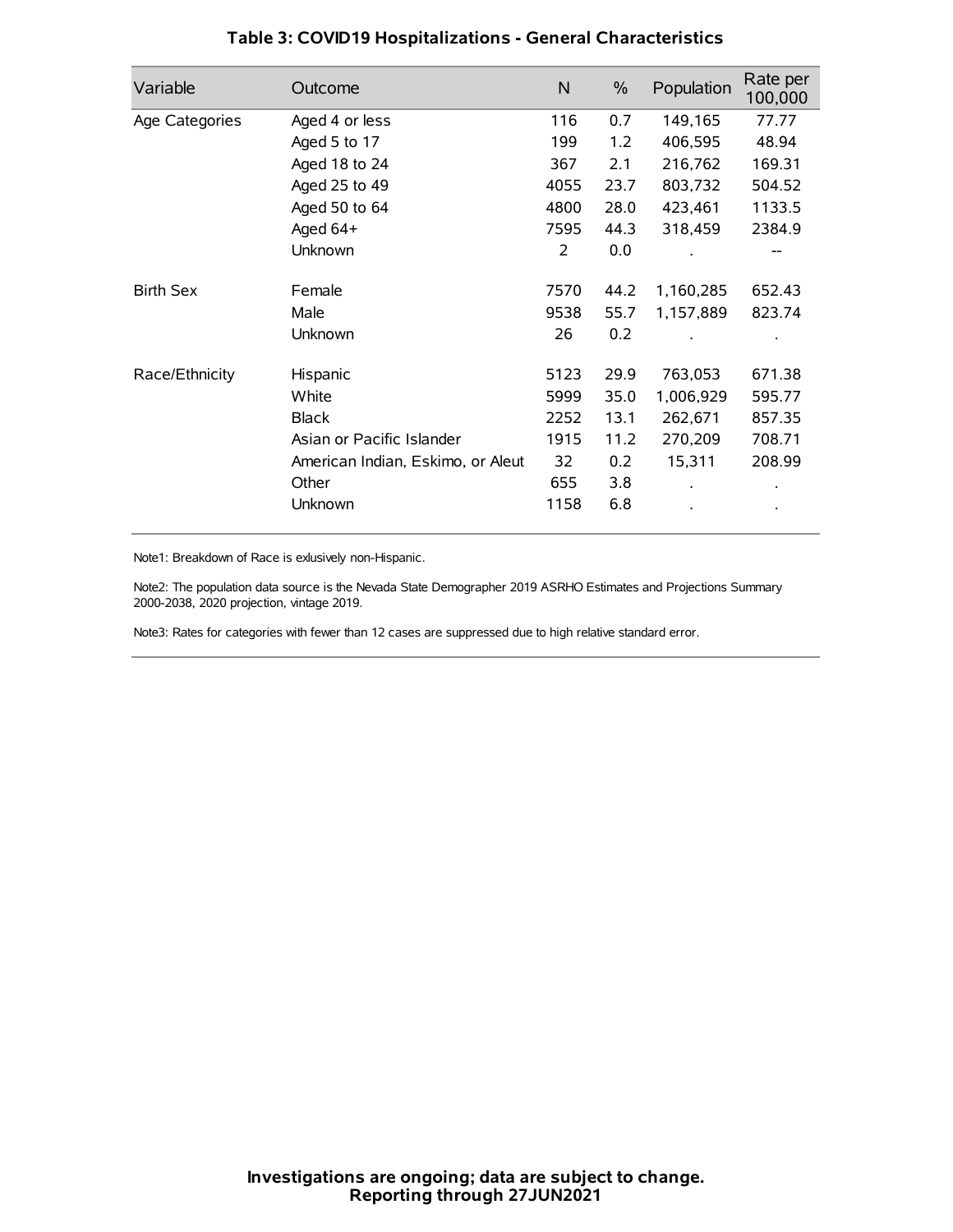| Variable                            | Outcome   | N     | $\frac{0}{0}$ |
|-------------------------------------|-----------|-------|---------------|
| Deceased                            | Yes       | 3801  | 22.2          |
|                                     | No        | 13333 | 77.8          |
| ICU                                 | Yes       | 4454  | 26.0          |
|                                     | <b>No</b> | 12680 | 74.0          |
| Intubated                           | Yes       | 2162  | 12.6          |
|                                     | No        | 14972 | 87.4          |
| <b>Underlying Medical Condition</b> | Yes       | 11000 | 64.2          |
|                                     | No        | 6134  | 35.8          |
| Hypertension                        | Yes       | 6402  | N/A           |
| Immunocompromised                   | Yes       | 369   | N/A           |
| Chronic Heart Disease               | Yes       | 2216  | N/A           |
| Chronic Liver Disease               | Yes       | 224   | N/A           |
| Chronic Kidney Disease              | Yes       | 1536  | N/A           |
| <b>Diabetes</b>                     | Yes       | 4840  | N/A           |
| Neurologic/Neurodevelopmental       | Yes       | 786   | N/A           |
| Chronic Lung Disease                | Yes       | 2659  | N/A           |
| <b>Historically Healthy</b>         | Yes       | 3219  | N/A           |
| Other                               | Yes       | 4487  | N/A           |

# **Table 4: COVID19 Hospitalizations - Morbidity**

Note1: Underlying Medical Condition is any identified health condition.

Note2: The breakdown of health conditions are not mutually exlusive (i.e., a person can have more than one risk factor).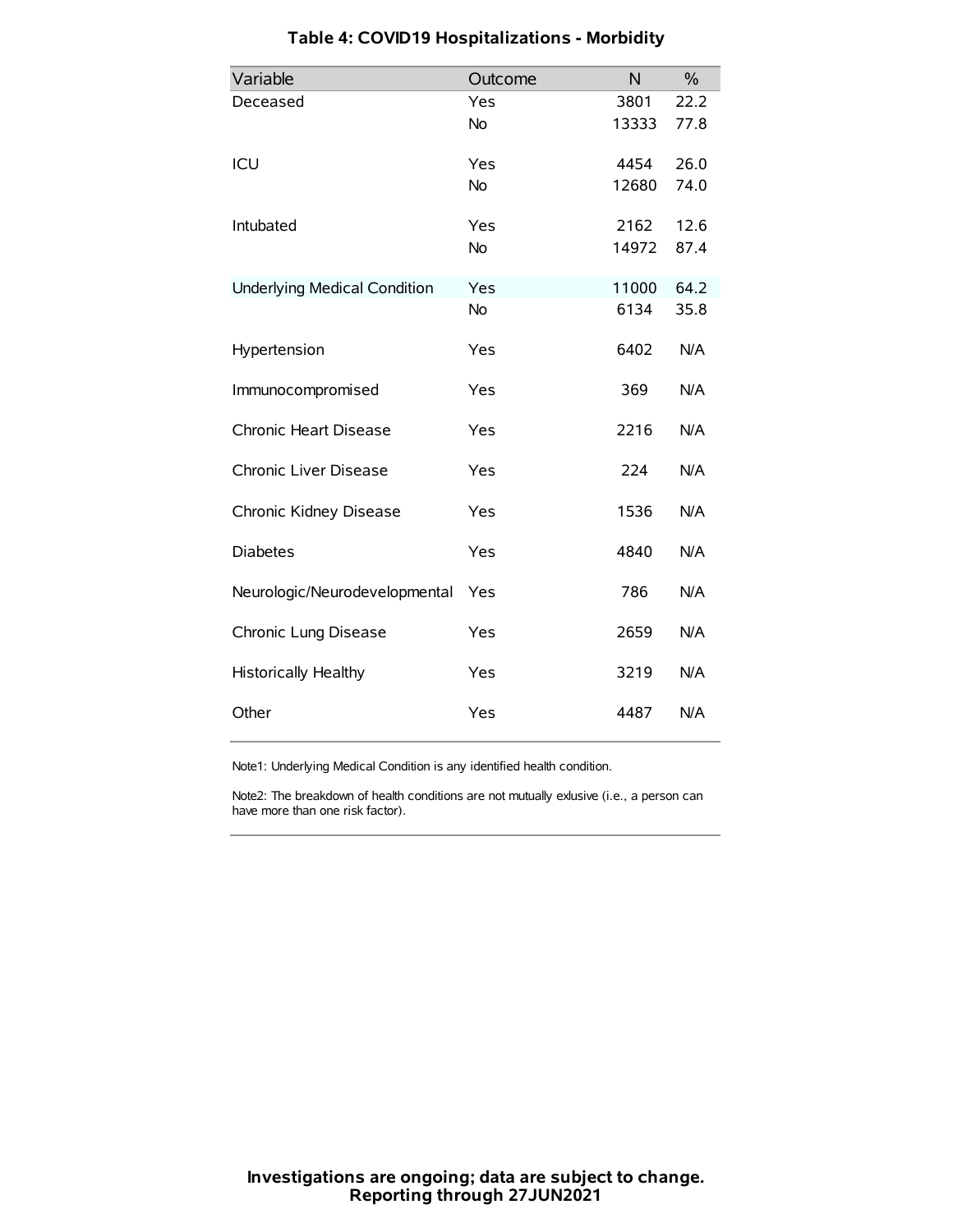| Variable         | Outcome                           | $\mathsf{N}$ | $\%$ | Population           | Rate per<br>100,000 |
|------------------|-----------------------------------|--------------|------|----------------------|---------------------|
| Age Categories   | Aged 5 to 17                      | 4            | 0.1  | 406,595              | --                  |
|                  | Aged 18 to 24                     | 10           | 0.2  | 216,762              |                     |
|                  | Aged 25 to 49                     | 314          | 7.0  | 803,732              | 39.07               |
|                  | Aged 50 to 64                     | 898          | 20.0 | 423,461              | 212.06              |
|                  | Aged $64+$                        | 3259         | 72.7 | 318,459              | 1023.4              |
| <b>Birth Sex</b> | Female                            | 1690         | 37.7 | 1,160,285            | 145.65              |
|                  | Male                              | 2788         | 62.2 | 1,157,889            | 240.78              |
|                  | Unknown                           | 7            | 0.2  |                      |                     |
| Race/Ethnicity   | Hispanic                          | 1222         | 27.2 | 763,053              | 160.15              |
|                  | White                             | 2025         | 45.2 | 1,006,929            | 201.11              |
|                  | <b>Black</b>                      | 538          | 12.0 | 262,671              | 204.82              |
|                  | Asian or Pacific Islander         | 620          | 13.8 | 270,209              | 229.45              |
|                  | American Indian, Eskimo, or Aleut | 11           | 0.2  | 15,311               | --                  |
|                  | Other                             | 46           | 1.0  | $\ddot{\phantom{0}}$ | $\bullet$           |
|                  | Unknown                           | 23           | 0.5  |                      |                     |

### **Table 5: COVID19 Deaths - General Characteristics**

Note1: Breakdown of Race is exlusively non-Hispanic.

Note2: The population data source is the Nevada State Demographer 2019 ASRHO Estimates and Projections Summary 2000-2038, 2020 projection, vintage 2019.

Note3: Rates for categories with fewer than 12 cases are suppressed due to high relative standard error.